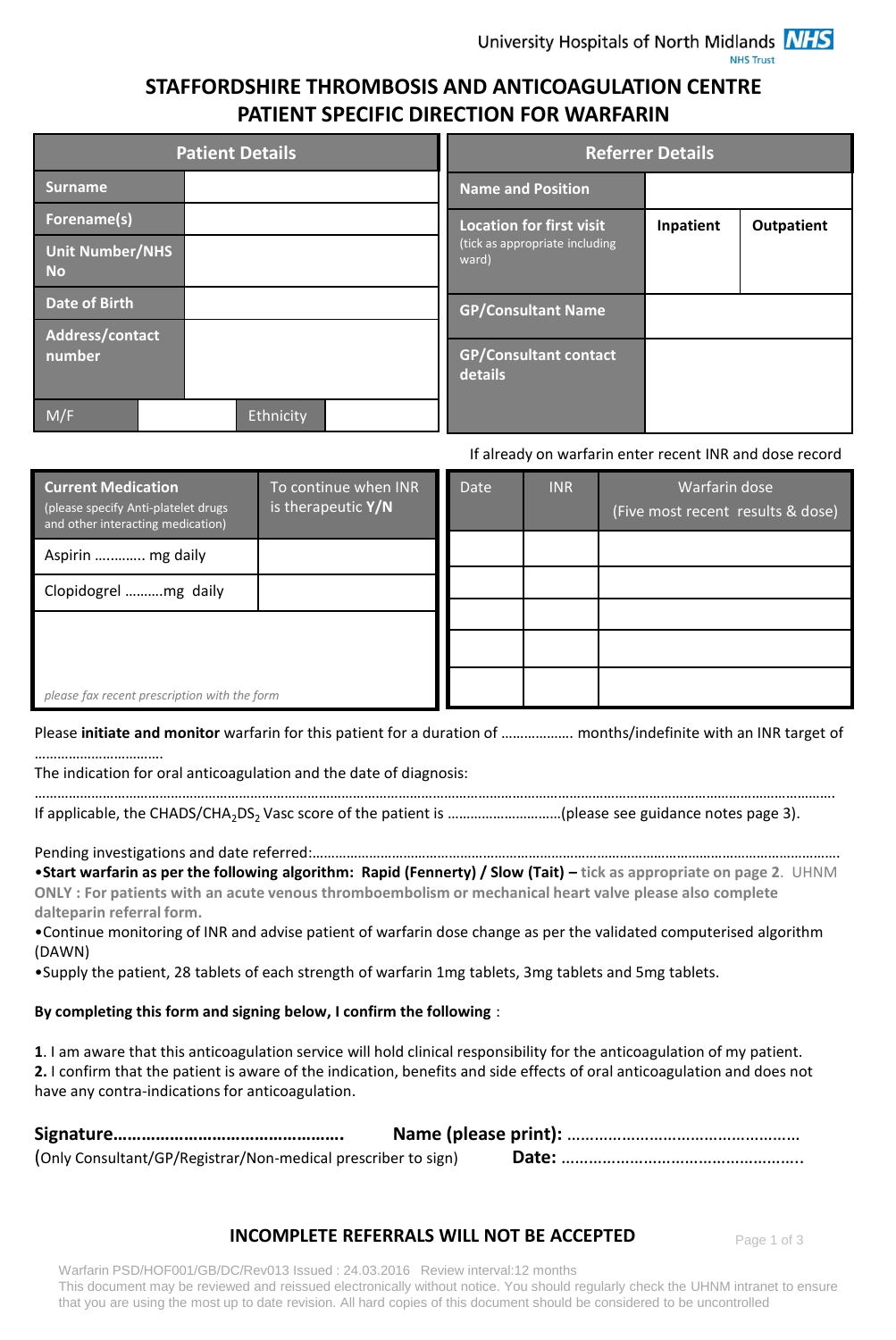### **NHS Trust**

# **STAFFORDSHIRE THROMBOSIS AND ANTICOAGULATION CENTRE PATIENT SPECIFIC DIRECTION FOR WARFARIN**

| <b>Patient Name:</b>                                                        | Unit<br>Number:                  |                                                                                              |                                                                                                                        | Date of<br><b>Birth</b> |                                                                                     |                                                        |                                    |
|-----------------------------------------------------------------------------|----------------------------------|----------------------------------------------------------------------------------------------|------------------------------------------------------------------------------------------------------------------------|-------------------------|-------------------------------------------------------------------------------------|--------------------------------------------------------|------------------------------------|
| FENNERTY <sup>1</sup> (PE, DVT where rapid<br>anticoagulation is desirable) | <b>Tick</b>                      | TAIT <sup>2</sup> (Slow anticoagulation)<br>(FOR AF OR IN THE ABSENCE OF VTE)<br><b>Tick</b> |                                                                                                                        |                         |                                                                                     |                                                        |                                    |
|                                                                             | Day 1 INR ≤ 1.4 - 10mg           |                                                                                              | Day 1 INR ≤1.4 - 5mg for 4 days                                                                                        |                         |                                                                                     |                                                        |                                    |
|                                                                             | Day 2 INR                        |                                                                                              | Dosage in<br>Day 5 INR<br>mg for days                                                                                  |                         | Day 8 INR                                                                           |                                                        | Dose in mg from day<br>8           |
| < 1.8                                                                       | 10 <sub>mg</sub>                 |                                                                                              |                                                                                                                        | $5 - 7$                 |                                                                                     |                                                        |                                    |
| 1.8                                                                         | 1.0 <sub>mg</sub>                |                                                                                              | $\leq 1.7$                                                                                                             | 5 <sub>mg</sub>         | $\leq1.7$<br>$1.8 - 2.4$                                                            | 6 <sub>mg</sub><br>5 <sub>mg</sub>                     |                                    |
| >1.8                                                                        | 0.5mg                            |                                                                                              |                                                                                                                        |                         | $2.5 - 3.0$<br>>3.0 < 5.0                                                           | 4 <sub>mg</sub>                                        | 3mg for 4 days                     |
|                                                                             | Day 3 INR                        |                                                                                              |                                                                                                                        |                         | >5.0                                                                                |                                                        | Omit until INR<5                   |
| 2.0                                                                         | 10mg                             |                                                                                              | $1.8 - 2.2$                                                                                                            | 4 <sub>mg</sub>         | $\leq1.7$                                                                           | 5 <sub>mg</sub><br>4 <sub>mg</sub><br>3.5mg            |                                    |
| $2.0 - 2.1$                                                                 | 5 <sub>mg</sub>                  |                                                                                              |                                                                                                                        |                         | $1.8 - 2.4$<br>$2.5 - 3.0$                                                          |                                                        |                                    |
| $2.2 - 2.3$                                                                 | 4.5mg                            |                                                                                              |                                                                                                                        |                         | $3.1 - 3.5$<br>>3.5<5                                                               |                                                        | 3mg for 4 days<br>2.5mg for 4 days |
| $2.4 - 2.5$                                                                 | 4 <sub>mg</sub>                  |                                                                                              |                                                                                                                        |                         | >5                                                                                  | Omit until INR<5                                       |                                    |
| $2.6 - 2.7$                                                                 | 3.5mg                            |                                                                                              | $2.3 - 2.7$                                                                                                            | 3 <sub>mg</sub>         | $\leq1.7$                                                                           | 4 <sub>mg</sub>                                        |                                    |
| $2.8 - 2.9$                                                                 | 3 <sub>mg</sub>                  |                                                                                              |                                                                                                                        |                         | $1.8 - 2.4$<br>$2.5 - 3.0$                                                          | 3.5mg<br>3 <sub>mg</sub>                               |                                    |
| $3.0 - 3.1$                                                                 | 2.5mg                            |                                                                                              |                                                                                                                        |                         | $3.1 - 3.5$<br>>3.5<5                                                               |                                                        | 2.5mg for 4 days<br>2mg for 4 days |
| $3.2 - 3.3$                                                                 | 2 <sub>mg</sub>                  |                                                                                              |                                                                                                                        |                         | >5                                                                                  | Omit until INR<5                                       |                                    |
| 3.4                                                                         | 1.5mg                            |                                                                                              | $2.8 - 3.2$                                                                                                            | 2 <sub>mg</sub>         | $\leq 1.7$                                                                          | 3 <sub>mg</sub>                                        |                                    |
| 3.5                                                                         | 1 <sub>mg</sub>                  |                                                                                              |                                                                                                                        |                         | $1.8 - 2.4$<br>$2.5 - 3.0$<br>$3.1 - 3.5$<br>>3.5<5                                 | 2.5mg<br>2 <sub>mg</sub>                               | 1.5mg for 4 days<br>1mg for 4 days |
| $3.6 - 4.0$                                                                 | 0.5mg                            |                                                                                              |                                                                                                                        |                         |                                                                                     |                                                        |                                    |
|                                                                             | Day 4 INR                        |                                                                                              |                                                                                                                        |                         | >5                                                                                  |                                                        | Omit until INR<5                   |
| < 1.4                                                                       | >8mg                             |                                                                                              | $3.3 - 3.7$                                                                                                            | 1 <sub>mg</sub>         | $\leq 1.7$                                                                          | 2 <sub>mg</sub>                                        |                                    |
| 1.4                                                                         | 8mg                              |                                                                                              |                                                                                                                        |                         | $1.8 - 2.4$<br>$2.5 - 3.0$                                                          | 1.5mg<br>1 <sub>mg</sub>                               |                                    |
| 1.5                                                                         | 7.5mg                            |                                                                                              |                                                                                                                        |                         | $3.1 - 3.5$<br>>3.5                                                                 | 0.5mg for 4 days<br>Omit for 4 days                    |                                    |
| $1.6 - 1.7$                                                                 | 7 <sub>mg</sub>                  |                                                                                              | $\geq 3.7$                                                                                                             | 0 <sub>mg</sub>         | < 2.0<br>$2.0 - 2.9$<br>$3.0 - 3.5$                                                 | 1.5mg for 4 days<br>1mg for 4 days<br>0.5mg for 4 days |                                    |
| 1.8                                                                         | 6.5mg                            |                                                                                              |                                                                                                                        |                         |                                                                                     |                                                        |                                    |
| 1.9                                                                         | 6 <sub>mg</sub>                  |                                                                                              | 1.                                                                                                                     |                         | British Medical Journal, 1984; 288, 1268-70                                         |                                                        |                                    |
| $2.0 - 2.1$                                                                 | 5.5 <sub>mg</sub>                |                                                                                              | 2.                                                                                                                     |                         | British J of Haematology, 1998; 101, 450-454                                        |                                                        |                                    |
| $2.2 - 2.3$                                                                 | 5 <sub>mg</sub>                  |                                                                                              | Complete all pages of this form and send via FAX or as                                                                 |                         |                                                                                     |                                                        |                                    |
| $2.4 - 2.6$                                                                 | 4.5 <sub>mg</sub>                |                                                                                              | attachment to secure Email<br>All requests will be acknowledged within 24hrs                                           |                         |                                                                                     |                                                        |                                    |
| $2.7 - 3.0$                                                                 | 4 <sub>mg</sub>                  |                                                                                              |                                                                                                                        |                         |                                                                                     |                                                        |                                    |
| $3.1 - 3.5$                                                                 | 3.5mg                            |                                                                                              |                                                                                                                        |                         | FAX No: 08442448577 (9.00am-4.30pm, Mon-Fri)<br>Email: anticoagulation.uhns@nhs.net |                                                        |                                    |
| $3.6 - 4.0$                                                                 | 3 <sub>mg</sub>                  |                                                                                              | Tel: 01782 674252                                                                                                      |                         |                                                                                     |                                                        |                                    |
| $4.1 - 4.5$                                                                 | Omit - 2mg from day 5            |                                                                                              | Additional copies of this form can be obtained from<br>http://www.uhns.nhs.uk/OurServices/ClinicalServices/AZofClinica |                         |                                                                                     |                                                        |                                    |
| >4.5                                                                        | Omit for 2 days & 1mg from day 6 |                                                                                              |                                                                                                                        |                         | IServices/Anticoagulantmanagementservice.aspx                                       |                                                        |                                    |

Page 2 of 3 Warfarin PSD/HOF001/GB/DC/Rev013 Issued: 24.03.2016 Review interval:12 months This document may be reviewed and reissued electronically without notice. You should regularly check the UHNS intranet to ensure that you are using the most up to date revision. All hard copies of this document should be considered to be uncontrolled